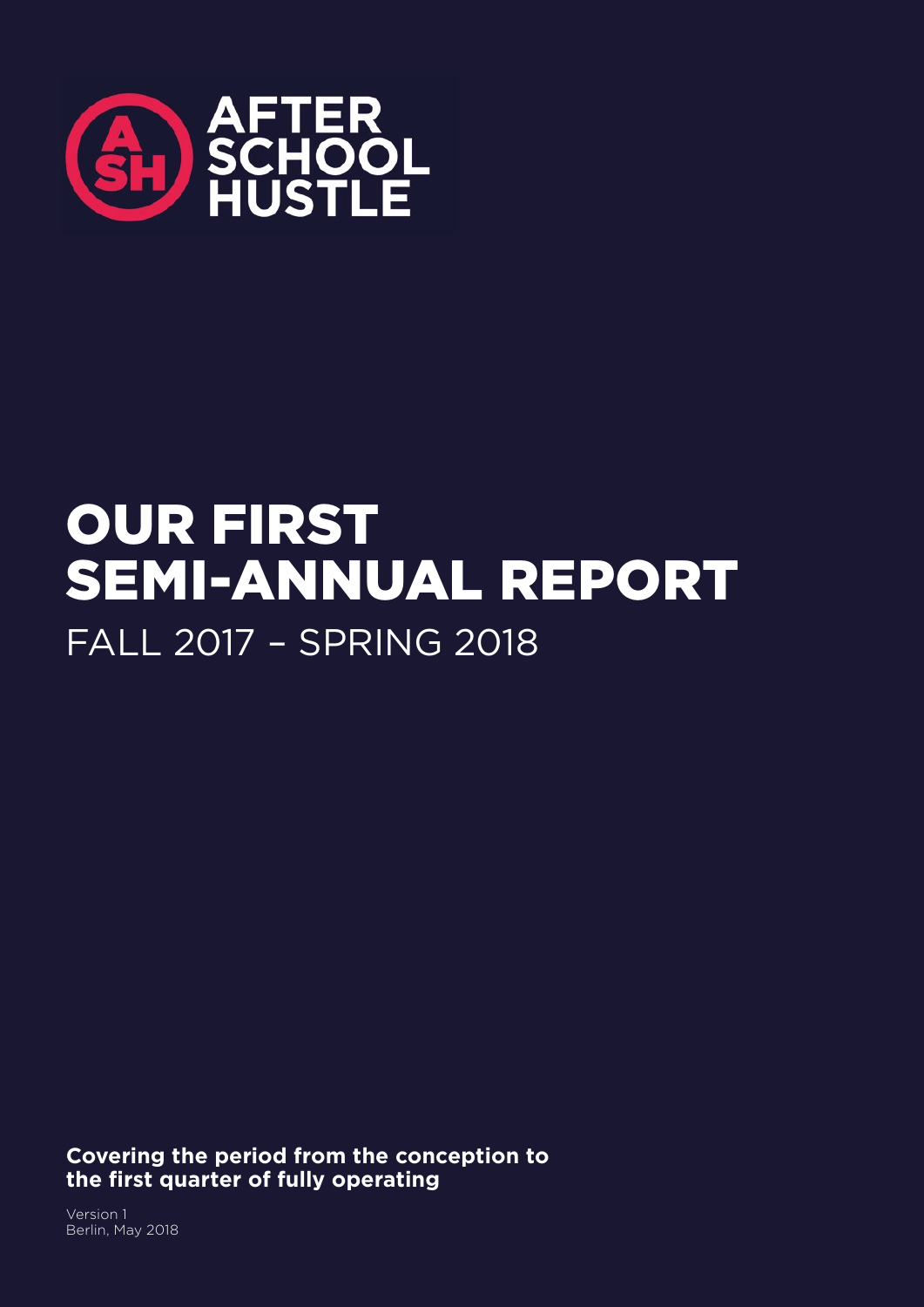## **INTRODUCTION OUR FIRST SEMI-ANNUAL REPORT**

Things move very fast for start-ups. Hence it is difficult to report every important development. As we are a non-profit start-up, however, transparency is key.

Therefore we put together this semi-annual report. It covers the time from the conception of After School Hustle in the fall of 2017 until April 2018. This is the first time that we provide a comprehensive overview of what we have done and what we have learned.

## **Main conclusion: It works.**

When we started thinking about the concept for After School Hustle, we had no idea if it was going to work out the way we envisioned.

Sure we knew a lot of people in the creative scene in Berlin. But would they really be willing to teach classes without getting paid?

We were not rooted in the education sector, so an even bigger unknown was if our program would be accepted by teenagers. Or if we would even be able to make them aware of it.

It turns out that we were on to something. The classes we designed were well attended and left both the coaches and the teenagers satisfied. The past half year was a period of constant acceleration. We are also satisfied with what we were able to achieve so far and are optimistically looking into the future.

**Berlin in May 2018, Pawel Mordel** Founder and Director of After School Hustle

#### Key Dates 2017

#### *31 August*

"Back to School" Party. Our first public event to announce the program.

*30 September – 14 October* The first the classes: Photography, Film and Writing.

#### *26 October*

"School in Session" Party. Celebrating the launch of the program.

#### *14 November*

Official registration of the company as "After School Hustle gemeinnützige UG (haftungsbeschränkt)".

## *25 November*

The fourth and last class of the trial: Illustration.

#### Key Dates 2018

*11 January* "Freshman Year" Party. Introducing our mature program: One class per week.

*13 January – 03 March* A class every Saturday, totaling eight classes.

#### *24 March – 08 April*

Introduction of After School Muscle, our sports program. One workout every day during the Easter school break, totaling 14 workouts.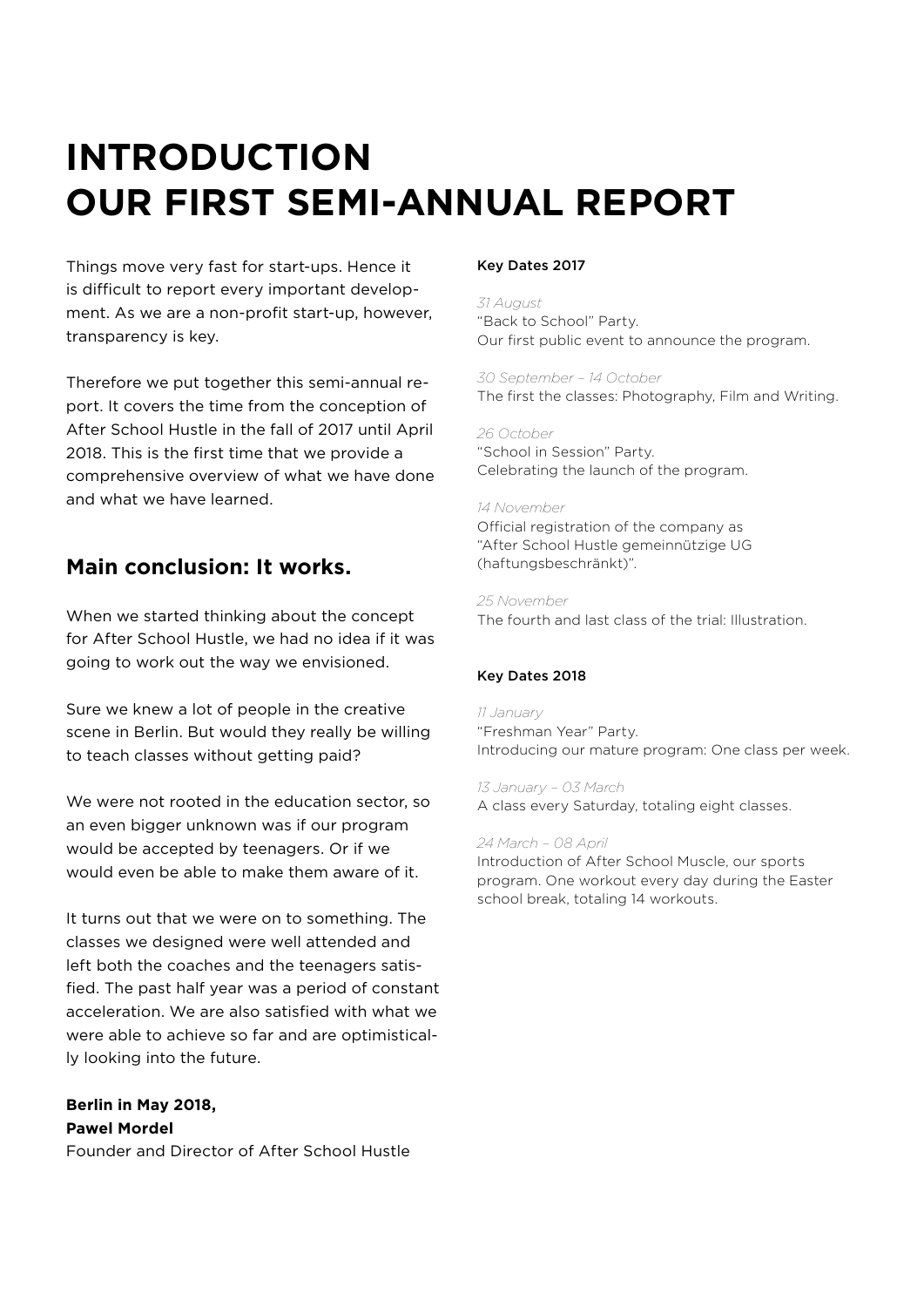## **MISSION AND APPROACH**

This report covers the very beginning of the project – the period when major hypotheses are exposed to reality for the first time. Although it is difficult to evaluate such a project without a clear benchmark, we believe that we are on the right track.

Our mission remains unchanged. The general approach does not need to change either. We did, however, refine it since we had our first trial classes with teenagers in the fall of 2017.

### **Mission**

Our goal is to help teenagers reach their full potential. Since starting the program, we were able to confirm that our work is indeed necessary. We conducted 12 classes thus far. The feedback we received form the participants was entirely positive. About half of them came to more than one class. And many inform their friends about our program.

While this is in no way a thorough impact assessment, we still consider it a sufficient confirmation of our mission. Challenges remain – including generating sufficient attendance for our classes – but these strike us as implementation issues, rather than conceptual ones.

## **Approach**

We started with intensive self-contained workshops on Saturdays and this remains our standard class format.

Initially we started classes at 10am, but moved the time to 11am due to requests from teenagers. The length of the classes (roughly 6 hours including a break for eating lunch together) proved adequate. Our classes are always highly practical. After a brief introduction of the coach and their work we teach the basics of the respective craft and go straight into a practical exercises for the remainder of the day.

In March we started our sports program with workouts in public parks lasting between 60 and 90 minutes. This format also proved well received.

The main insights from running the program concern the topics of our classes. As we are not bound by any authority in this regard, we can freely adjust the program based on the teenagers' wishes. For example, we will add more classes on music production and DJing, as these were frequently requested topics.

With rising brand awareness and repeat participation, we are able to offer ever more unusual and innovative classes. One example was our class on spreadsheet modeling. None of the teenagers requested it, nor did they fully understand what the class was supposed to be about. Yet they still came because they trusted us and learned a valuable new skill.

#### A note on failures

Transparency is especially important regarding failures. The main test is whether we are creating educational experiences that are well attended and liked. We can confidently say that our participants are satisfied with their experiences. But we were not always able to generate sufficient attendance: Three classes had to be canceled.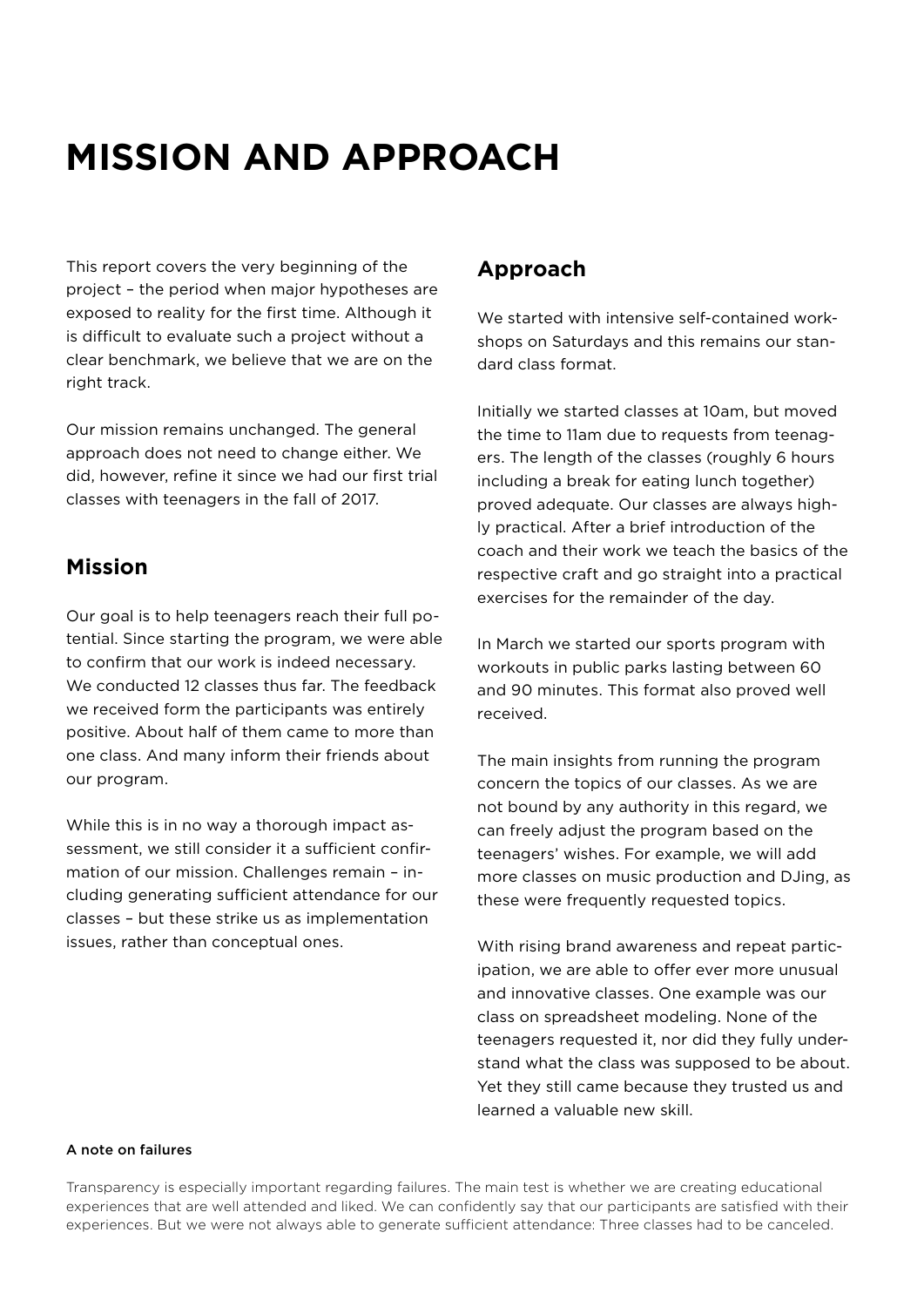## **CLASSES HELD**

#### **2017**

**Photography** with Tim Theisen

**Film Making** with Boris Saposchnikow

**Writing** with Adrian Bianco

**Illustration** with Johnny Terror

### **Q1 2018 (January–March)**

**Photography** with Tim Theisen

**DJing** with Pamela Owusu-Brenyah

**Costume Design** with Teresa Grosser

**Illustration** with Johnny Terror

**Cardboard Sculptures** with Superblast

**Writing** with Adrian Bianco

**Film Making** with Boris Saposchnikow

**Spreadsheet Modeling** with Marcel Mandry

#### **AFTER SCHOOL MUSCLE**

14 daily workouts in March and early April with Lenny Müller, Andrea Goceva, Juri Maier, Emily Hale, Valentina Maceri.

#### A note on repetition of classes

All classes of 2017 were also held in Q1 2018 with the same coaches. This was done on purpose. We are calibrating the design of each class and want test it more than once. The way forward is to mix a repetition of classes with brand new topics.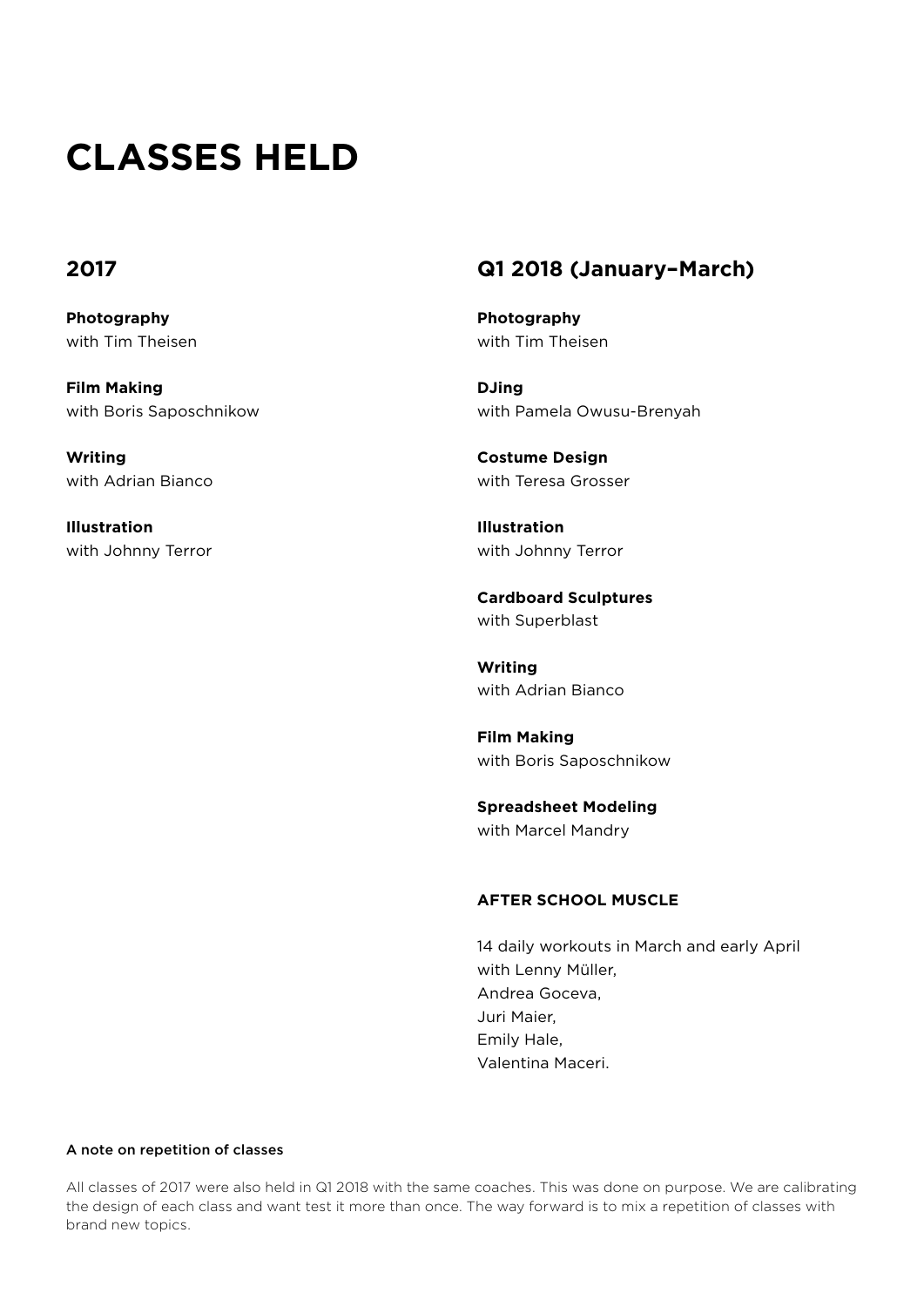## **DONATIONS RECEIVED**

### **Money**

#### **Fundraising**

Total money raised since the registration of the company on 14 November 2017 till end of March 2018 (Q4 2017 – Q1 2018):

#### 1400€

from 34 donors.

#### **Seed funding before incorporation**

Before After School Hustle was incorporated, Pawel Mordel spent the following amounts on the project:

Legal Fees 873€ Marketing 477€ Class Materials 52€

Total 1883€

## **In-kind**

**Space partners**

Blogfabrik Betahaus HVW8 EyeEm Miami Ad School P7 Gallery Adidas Runbase

#### **Other support**

Adidas (sports equipment and clothing)

Fountain of Youth (beverages)

#### A note on financial information provided

These statements are slightly modified for presentation purposes and do not exactly reflect the official accounting.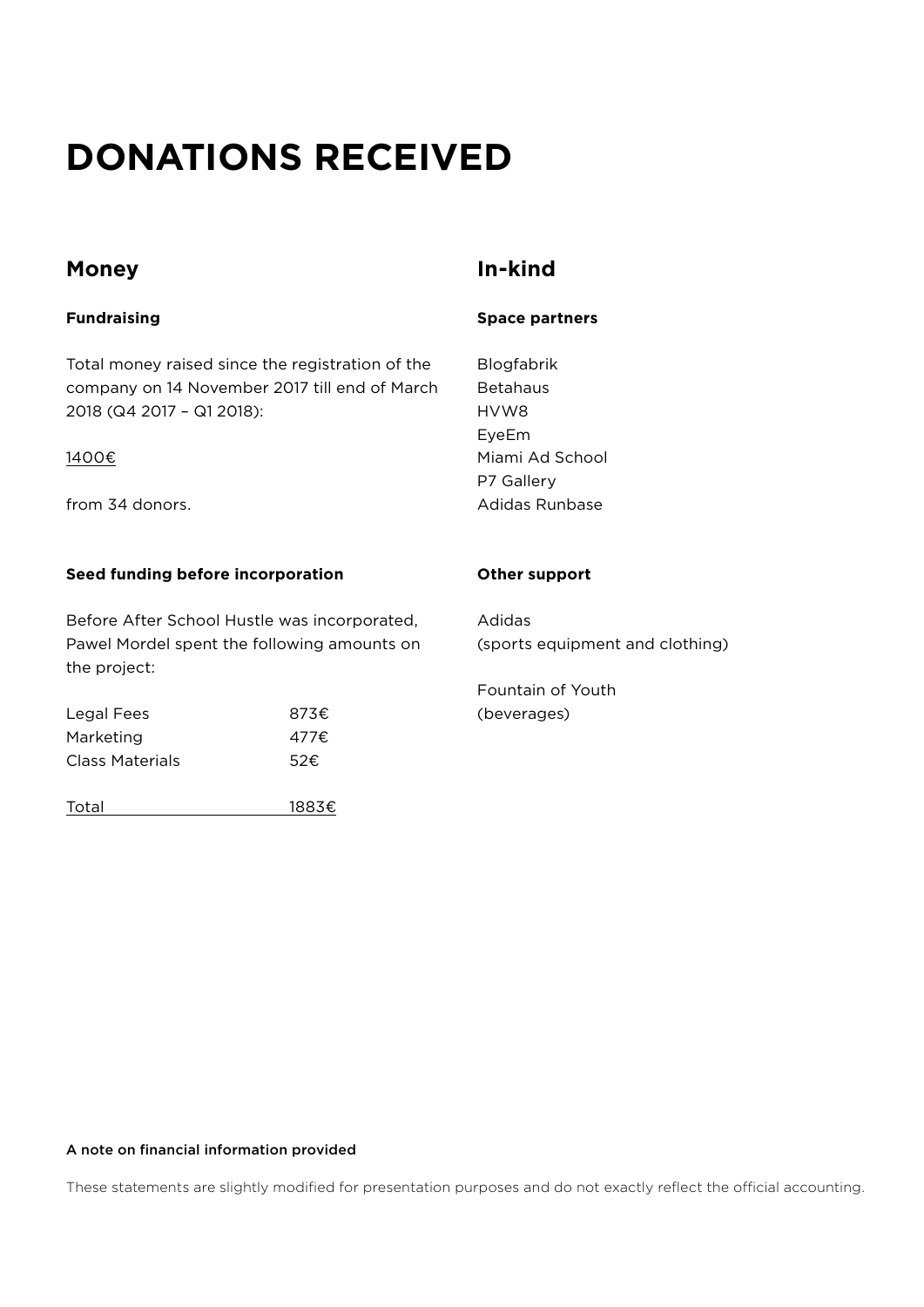## **FINANCIAL STATEMENTS**

## **Q4 2017**

| <b>Balance Sheet</b><br>(31 December 2017)                  |                     | <b>Balance Sheet</b><br>(31 March 2018) |                                                         |                    |
|-------------------------------------------------------------|---------------------|-----------------------------------------|---------------------------------------------------------|--------------------|
| <b>Assets</b>                                               |                     |                                         | <b>Assets</b>                                           |                    |
| Cash<br>Receivables                                         | 92,52€<br>1097,43€  |                                         | Cash<br>Receivables                                     | 665,76€<br>0,00€   |
|                                                             | 1189,95€            |                                         |                                                         | 665,76€            |
| <b>Liabilities</b>                                          |                     |                                         | <b>Liabilities</b>                                      |                    |
| <b>Stock</b><br><b>Retained Earnings</b>                    | 100,00€<br>1089,95€ |                                         | <b>Stock</b><br><b>Retained Earnings</b>                | 100,00€<br>565,76€ |
|                                                             | 1189,95€            |                                         |                                                         | 665,76€            |
|                                                             |                     |                                         |                                                         |                    |
| <b>Income Statement</b><br>(14 November - 31 December 2017) |                     |                                         | <b>Income Statement</b><br>(01 January - 31 March 2017) |                    |
| Income                                                      | 1097,45€            |                                         | Income                                                  | 361,76€            |
| Expenditures                                                | $-7,50 \in$         |                                         | Expenditures                                            | $-885,95*$         |
| <b>Net</b>                                                  | 1089,95€            |                                         | <b>Net</b>                                              | -524,19€           |
|                                                             |                     |                                         |                                                         |                    |

## **Q1 2018**

| <b>Balance Sheet</b> |
|----------------------|
| (31 March 2018)      |

## **Income Statement**

#### Clarification of items

Income: Donations from individuals.

Expenditures: Class materials (including food) and marketing costs related to classes.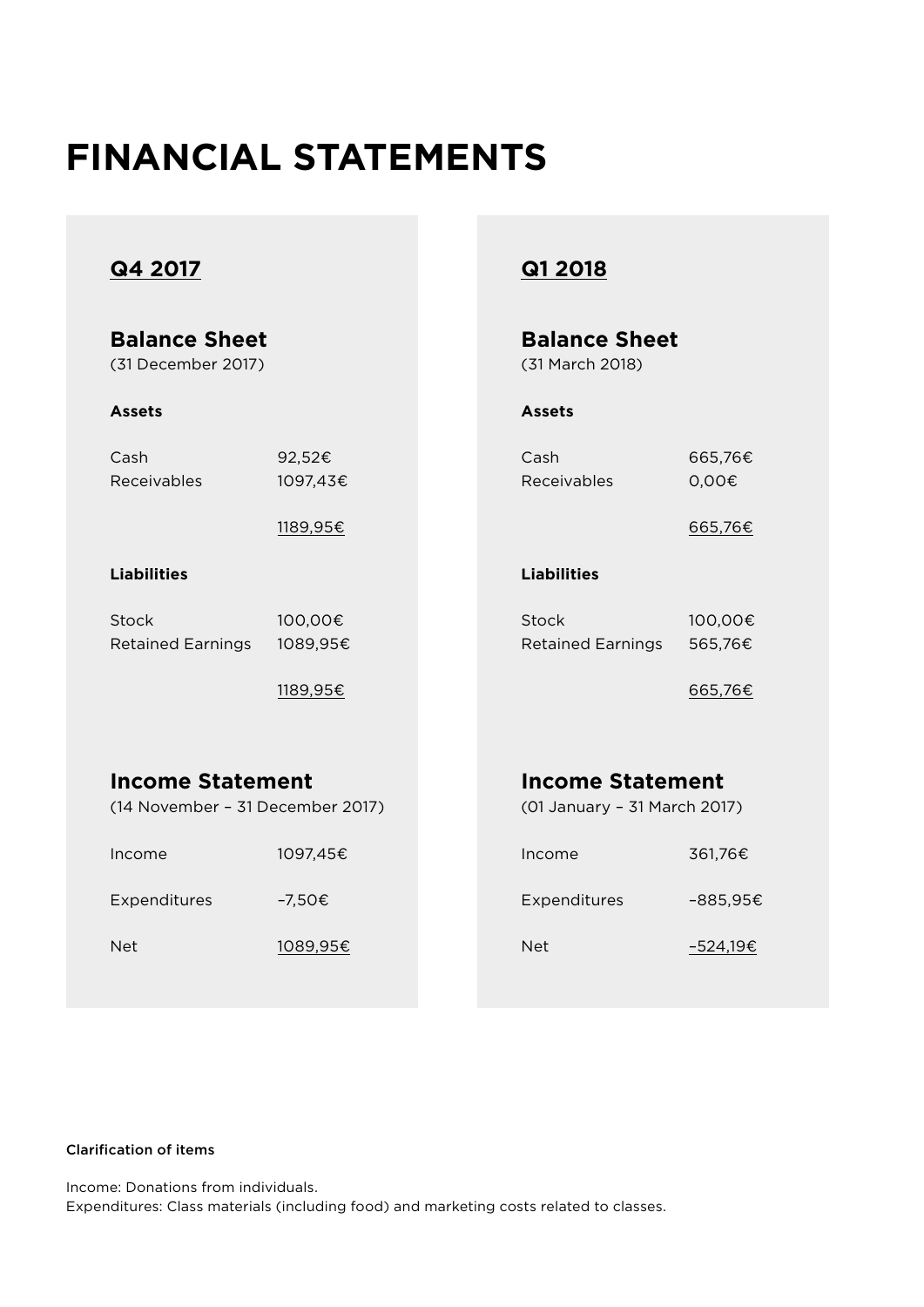## **PRESS AND OTHER RECOGNITION**

## **Articles**

*26 September 2017* Overkill **After School Hustle: "Drei Samstage im Herbst" – ein Non-Profit Bildungsprojekt** overkillblog.com

#### *31 January 2018*

tbd\* **Berlin Hustles Harder: The After School Edition** tbd.community

#### *24 March 2018*

Berlin Loves You **After School Hustle Is An Alternative For Berlin's Teens** berlinlovesyou.com

#### *28 March 2018*

B.Z. **Wir lassen euch nicht hängen** (print only)

#### *29 March 2018*

I Heart Berlin **After School Hustle: The Coolest Coaches of Berlin** iheartberlin.de

## **Presentations**

*25 January 2018* Betahaus Community Breakfast

*06 February 2018* Social Innovation Meets School

*15 March 2018* Crossroads at Soho House

## **Awards**

*May 2018* Jacobs Foundation Fellowship *This falls outside of Q1 2018, but is substantial enough to be included here.*